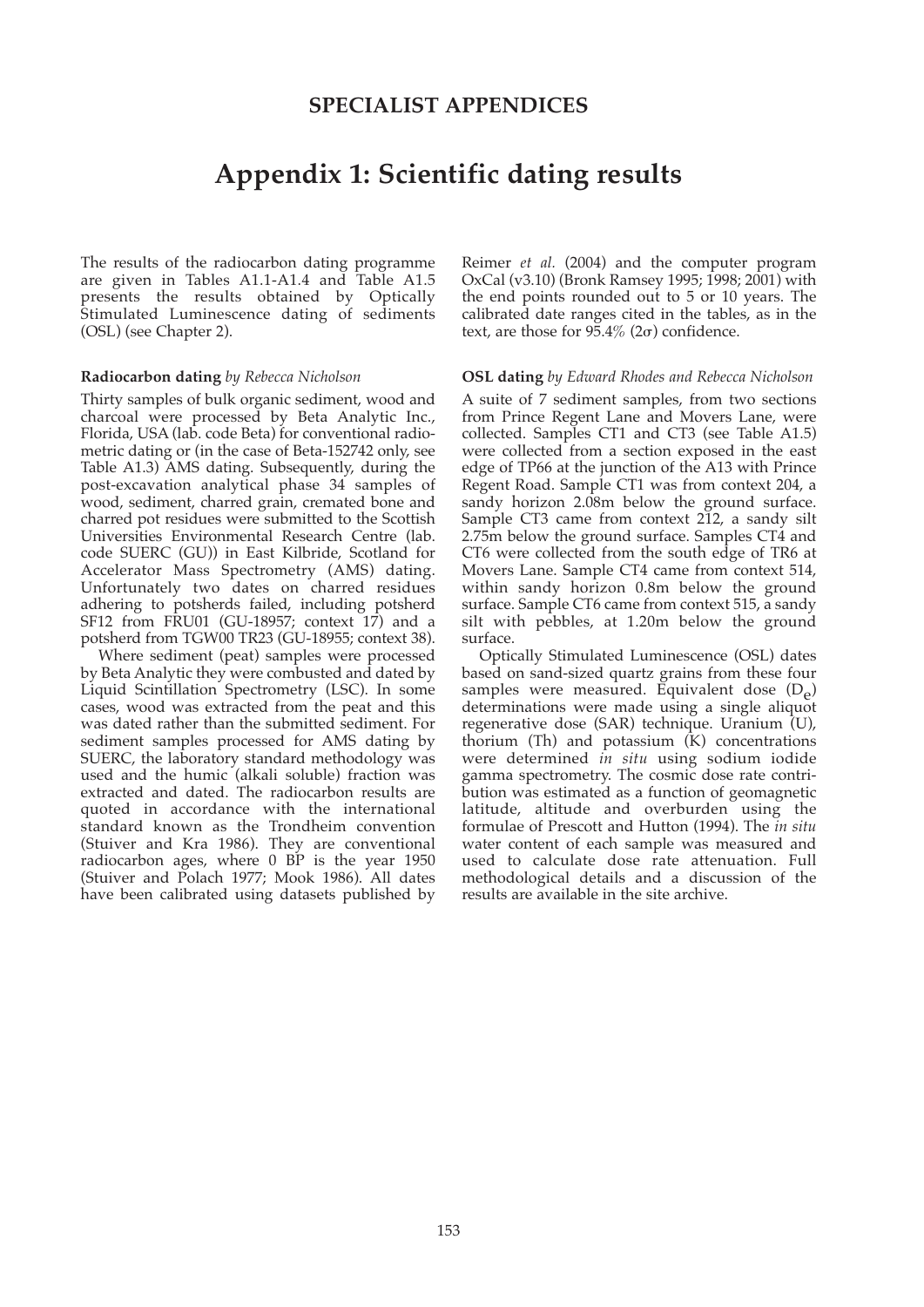| T1.7T1.7004T           | a control of the same of course, and the community | with a little control a count          |         |                       |         |                                                   |                                               |                             |
|------------------------|----------------------------------------------------|----------------------------------------|---------|-----------------------|---------|---------------------------------------------------|-----------------------------------------------|-----------------------------|
| Lab code               | Event code                                         | Context                                | OD(m)   | Material              |         | $\delta^{13}C$ % Conventional<br>$^{14}C$ yr $BP$ | Calibrated date at<br>$2\sigma$ (OxCal 3.10)  | Period                      |
| Beta-154891            | PGL00 T23                                          | Weathered sand (20)                    | $-0.35$ | Wood                  | $-25.0$ | 3340±70                                           | I780BC (93.8%) 1450BC<br>1870BC (1.6%) 1840BC | EMBA                        |
| Beta-153982            | PGL00 T21                                          | $\leq$ 11><br>Ditch (46) [48]          |         | Charred plant remains | $-25.0$ | 1770±60                                           | 120AD (95.4%) 410AD                           | ROM                         |
| Beta-154892            | PGL00 T23                                          | Top of peat (63)                       | $-0.43$ | wood                  | $-25.0$ | 3280±50                                           | 1690BC (95.4%) 1440BC                         | <b>EMBA</b>                 |
| Beta-154893            | <b>PGL00 T23</b>                                   | Pile 182 Str.32                        |         | Wood (oak)            | $-25.0$ | 3400±50                                           | 1880BC (6.5%) 1840BC                          | EBA                         |
|                        |                                                    |                                        |         |                       |         |                                                   | 1830BC (83.9%) 1600BC<br>1590BC (4.9%) 1530BC |                             |
| SUERC-24604 (GU-18962) | FRU01 Area A                                       | Peat $(2)$ <111>                       | $-0.32$ | Sediment              | $-28.4$ | 2800±35                                           | 1050BC (95.4%) 840BC                          | LBA                         |
| SUERC-24600 (GU-18961) | FRU01 Area A                                       | Peat $(2)$ <112>                       | $-0.6$  | Sediment              | $-26.7$ | 3745±35                                           | 2280BC (7.5%) 2240BC                          | EBA                         |
|                        |                                                    |                                        |         |                       |         |                                                   | 2230BC (87.9%) 2030BC                         |                             |
| SUERC-24599 (GU-18960) | FRU01 Area B                                       | 'Enclosure' gully<br>(198) [199] <165> |         | Non oak wood          | $-26.0$ | 3445±35                                           | 1890BC (95.4%) 1660BC                         | EBA                         |
| SUERC-24598 (GU-18959) | FRU01 Area B                                       | Pot (125) SF150                        |         | Charred residue       | $-24.5$ | $3020 + 35$                                       | 1400BC (90.3%) 1190BC.                        |                             |
|                        |                                                    |                                        |         |                       |         |                                                   | 1180BC(5.1%)1130BC                            | MBA                         |
| SUERC-24831 (GU-18958) | FRU01 Area A                                       | Pot (9) SF3                            |         | Charred residue       |         | 2740±45                                           | 1000BC (95.4%) 800BC                          | LBA                         |
| SUERC-24503 (GU-18859) | FRU01 Area A                                       | Peat $(2)$ <112>                       | $-0.48$ | Sediment              | $-28.3$ | 3435±30                                           | 1880BC (95.4%) 1660BC                         | EBA                         |
| SUERC-24291 (GU-18858) | FRU01 Area B                                       | Stake 334 Gp 21a                       |         | Wood (hazel)          | $-27.6$ | 3010±30                                           | 1390BC (95.4%) 1120BC                         | $\ensuremath{\mathsf{MBA}}$ |
| SUERC-27349 (GU-20652) | FRU01 Area A                                       | Layer 49 'sliver' wood chip            |         | Wood (oak)            | $-25.6$ | 3330±30                                           | 1690BC (95.4%) 1520BC                         | EBA                         |
| SUERC 27345 (GU-20651) | FRU01 Area A                                       | Layer 49 mandible                      |         | Bone (cattle)         | $-22.5$ | 3340±30                                           | 1690BC (94.0%) 1520BC,                        |                             |
|                        |                                                    |                                        |         |                       |         |                                                   | 1730-1710 (1.4%)                              | EBA                         |
| SUERC-27362 (GU-20675) | FRU01 Area A                                       | Layer 49 wood chip (93)                |         | Wood (alder)          | $-28.0$ | 3330±30                                           | 1690BC (95.4%) 1520BC                         | EBA                         |

*Table A1.1 Radiocarbon results from Prince Regent Lane an d Freemasons Road*

*Landscape and Prehistory of the East London Wetlands*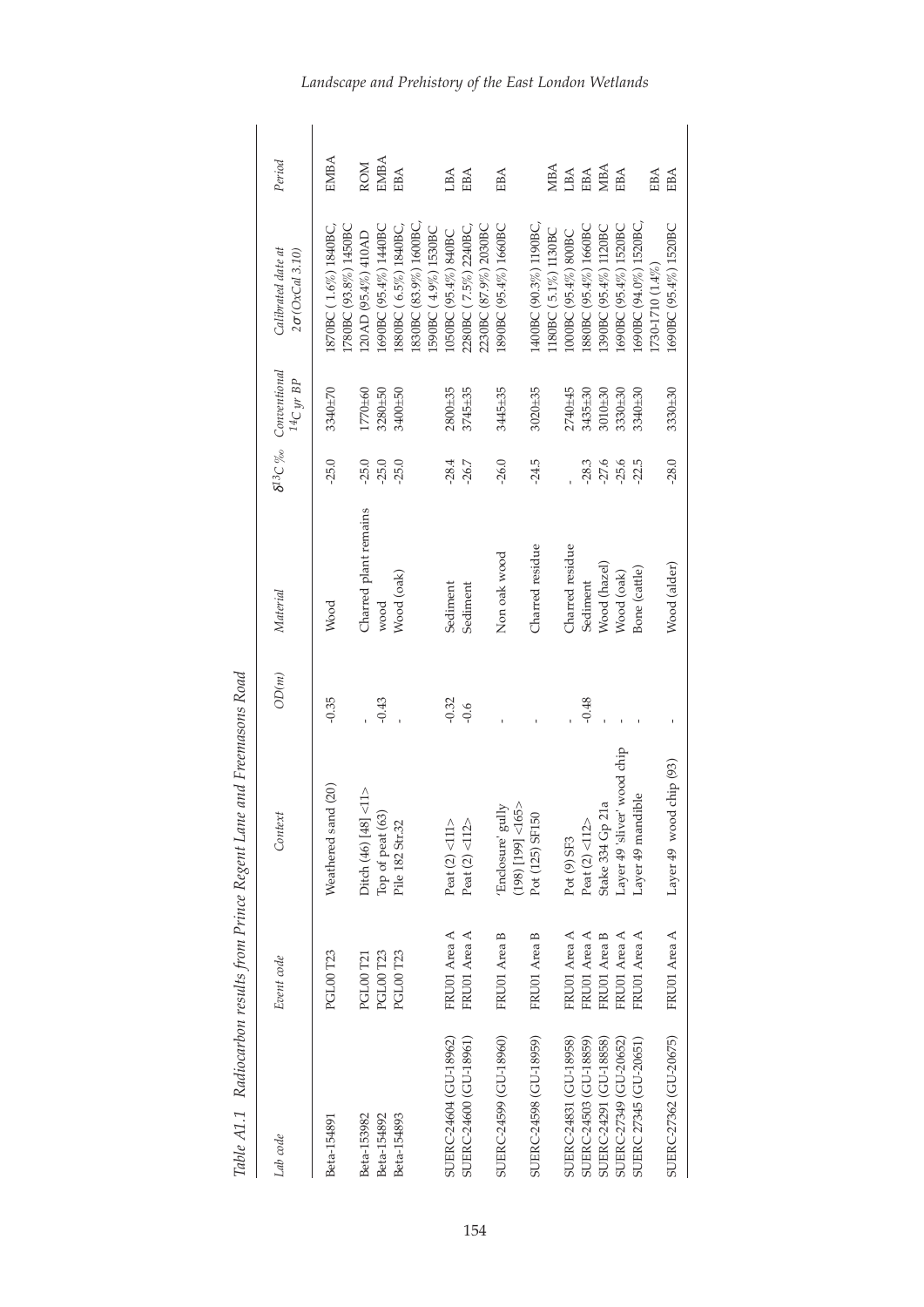| イラファフィ イイ・イー           | $\frac{1}{2}$     |                                |                    |                        |                  |                                  |                                                 |             |
|------------------------|-------------------|--------------------------------|--------------------|------------------------|------------------|----------------------------------|-------------------------------------------------|-------------|
| Lab code               | Event code        | Context                        | OD(m)              | Material               | $\delta^{13}C$ ‰ | Conventional<br>$^{14}C$ yr $BP$ | Calibrated date at<br>$2\sigma$ (OxCal 3.10)    | Period      |
| Beta-152741            | <b>WMWW0</b> T17  | Base of peat (2069)            | $-3.19$            | Wood                   | $-28.2$          | 5510±70                          | 4500BC (95.4%) 4230BC                           | LMeso       |
| Beta-147954            | TGW00 TP1         | Top of peat <m3 86=""></m3>    | $-2.04$ to $-2.13$ | Sediment               | $-27.8$          | 3330±60                          | 1760BC (93.6%) 1490BC,                          | (late)      |
|                        |                   |                                |                    |                        |                  |                                  | 1480BC (1.8%) 1450BC                            | EBA-MBA     |
| Beta-147955            | TGW00 TP1         | Middle of peat <m2 85=""></m2> | $-2.92$ to $-3.02$ | Sediment               | $-28.3$          | 410±70                           | 3340BC (95.4%) 2900BC                           | ELN         |
| Beta-147956            | TGW00 TP1         | Base of peat <m1 84=""></m1>   | $-3.66$ to $-3.76$ | Wood                   | $-28.9$          | 5630±60                          | 4600BC (95.4%) 4340BC                           | LMeso       |
| Beta-152738            | TGW00 TP8         | Trackway 1531 (=29),           |                    | Wood                   | $-26.0$          | 2900±70                          | 1310BC (95.4%) 900BC                            | MLBA        |
|                        |                   | intrusive from 'platform' 61?  |                    |                        |                  |                                  |                                                 |             |
| Beta-152739            | TGW00 TP9         | Wood (1523) <68>, residual     |                    | Wood (Taxus baccata)   | $-25.7$          | 3830±60                          | 2740BC (94.5%) 2130BC                           | EBA         |
| Beta-152740            | WMW00T16          | Base of peat (2078)            | $-3.13$            | Wood                   | $-29.2$          | 5460±80                          | 4460BC (78.5%) 4220BC,                          |             |
|                        |                   |                                |                    |                        |                  |                                  | 4210BC (16.9%) 4050BC                           | LMeso       |
| Beta-153983            | <b>WMWW00 T15</b> | Layer $(2008) < 25$            | $-0.4$             | Charrred plant remains | $-25.0$          | 4850±100                         | 3950BC (95.4%) 3350BC                           |             |
|                        | KH                |                                |                    | (grain + charcoal)     |                  |                                  |                                                 |             |
| Beta-153984            | TGW00 TP9         | Trackway stake <64>            |                    | Wood (Corylus)         | $-25.0$          | 3390±60                          | 1880BC (95.4%) 1520BC                           | EBA         |
| SUERC-24292 (GU-18860) | WMA02 Area 2      | Trackway $2/14$ (21) <3>       |                    | Wood (Alnus)           | $-27.6$          | 3230±30                          | 1610BC (7.2%) 1570BC,                           |             |
|                        |                   |                                |                    |                        |                  |                                  | 1560BC (88.2%) 1430BC                           | EMBA        |
| SUERC-24296 (GU-18861) | WMA02 Area 1      | $49$ <11><br>Trackway 50       |                    | Roundwood indet.       | $-25.3$          | 3725±30                          | 2210BC (95.4%) 2030BC                           | EBA         |
| SUERC-24297 (GU-18862) | WMA02 Area        | $62$ <19><br>Trackway 29       |                    | Wood (Fraxinus)        | $-26.7$          | 3400±30                          | 1770BC (95.4%) 1610BC                           | EBA         |
| SUERC-24504 (GU-18863) | WMA02 Area        | Platform' 61 (63) <21>         |                    | Wood (Corylus)         | $-28.1$          | 2945±30                          | 1270BC (95.4%) 1040BC                           | <b>MLBA</b> |
| SUERC-24830 (GU-18954) | <b>WMW00 T15</b>  | EN pottery sherd (2008)        |                    | Charred residue        | $\sum_{i=1}^{n}$ | 4685±45                          | 3630BC (14.8%) 3570BC,                          |             |
|                        |                   |                                |                    |                        |                  |                                  | 3540BC (80.6%) 3360BC                           | KE          |
| SUERC-24597 (GU-18956) | WMW00T15          | Layer $(2008) < 25$            | $-0.4$             | Charred grain          | $-24.0$          | 4890±35                          | 3770BC (95.4%) 3630BC                           | KH          |
|                        |                   |                                |                    | (Triticum dicoccum)    |                  |                                  |                                                 |             |
| SUERC-25562 (GU-19424) | WMA02 Area 2      | Sandy peat <2B>                | $-0.73$            | Sediment               | $-28.4$          | $3645 \pm 35$                    | 2140BC (95.4%) 1910BC                           | EBA         |
| SUERC-25563 (GU-19425) | WMA02 Area 2      | Sandy peat <2A>                | $-1.3$             | Sediment               | $-28.2$          | $4265 + 35$                      | 2930BC (83.7%) 2860BC,                          |             |
|                        |                   |                                |                    |                        |                  |                                  | 2810BC (10.3%) 2750BC                           |             |
|                        |                   |                                |                    |                        |                  |                                  | 2720BC (1.3%) 2700BC                            | KI          |
| SUERC-27350 (GU-20653) | WMA02 Area 1      | Trackway 50 $(49)$ <11>        |                    | Wood (Alnus)           | $-25.0$          | 3635±30                          | 2130BC (12.5%) 2080BC,<br>2050BC (82.9%) 1900BC | EBA         |
|                        |                   |                                |                    |                        |                  |                                  |                                                 |             |

### *A p p e n d i x 1*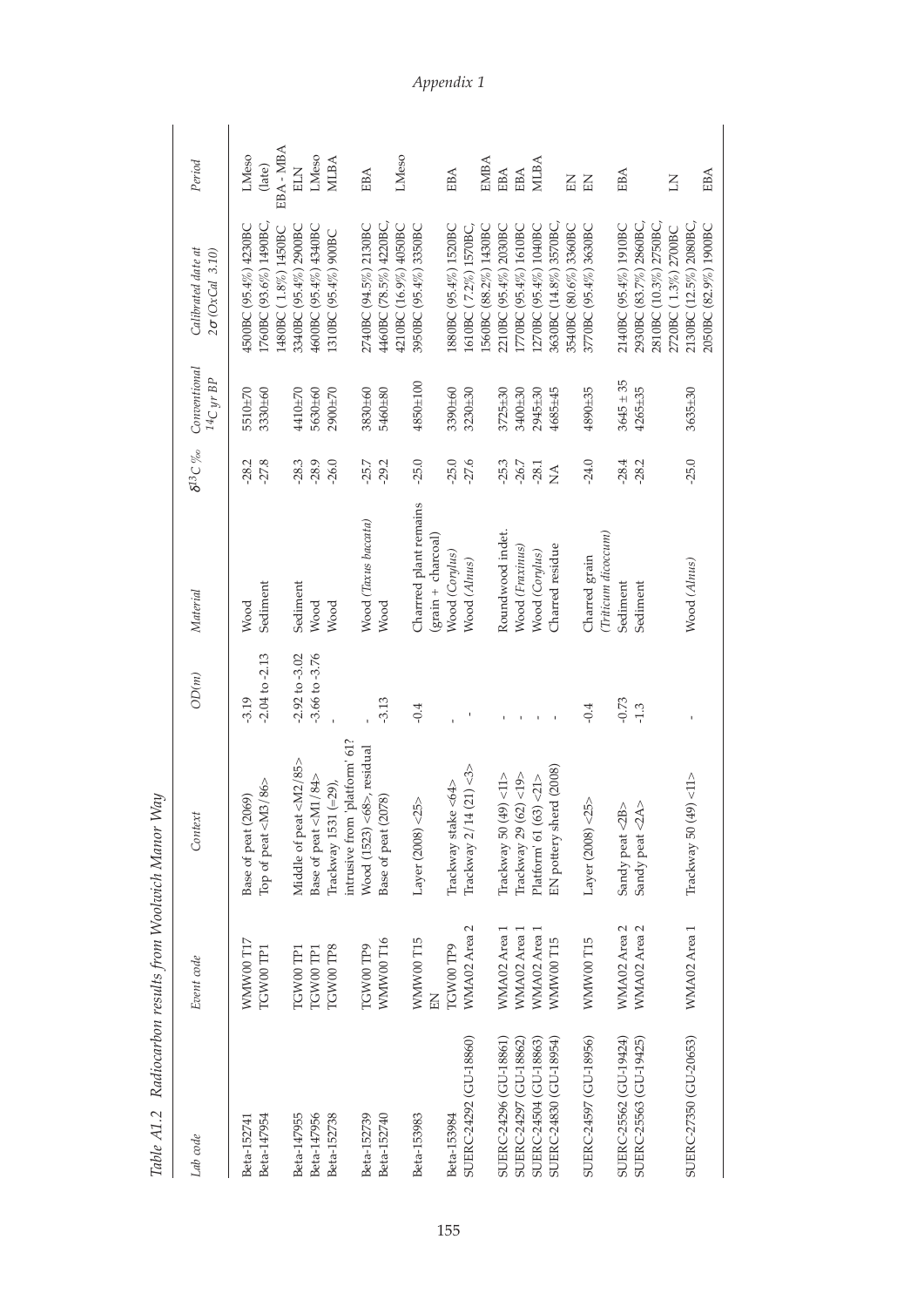| Lab code               | Event code                   | Context                                                 | OD(m)              | Material              | $\delta^{13}C$ % | Conventional<br>$^{14}C$ yr $BP$ | Calibrated date at<br>$2\sigma$ (OxCal 3.10)   | Period       |
|------------------------|------------------------------|---------------------------------------------------------|--------------------|-----------------------|------------------|----------------------------------|------------------------------------------------|--------------|
| Beta-147957            | TGW00 TP39                   | Top of peat <30> 0.17-0.27m<br>(superseded by GU-19428) | $-0.94$ to $-1.04$ | Sediment              | $-28.3$          | 3040±60                          | 1440BC (95.4%) 1120BC                          | <b>MBA</b>   |
| Beta-147958            | TGW00 TP39                   | Middle of peat <34>                                     | $-1.20$ to $-1.45$ | Wood                  | $-28.3$          | 3220±70                          | 1690BC (94.3%) 1370BC,                         |              |
| Beta-147959            | TGW00 TP39                   | (superseded by GU-19429)<br>Λ<br>Base of peat <29       | $-1.87$ to $-1.97$ | Sediment              | $-27.7$          | 4490±70                          | 3370BC (90.2%) 3000BC,<br>1340BC (1.1%) 1320BC | EMBA         |
|                        |                              | (superseded by GU-19426)                                |                    |                       |                  |                                  | 2990BC (5.2%) 2920BC                           | KE           |
| Beta-152742            | MOE00 T5                     | Beaver dam (838)                                        |                    | Wood                  | $-28.3$          | 3010±40                          | 1390BC (95.4%) 1120BC                          | <b>MBA</b>   |
| Beta-152743            | MOE00 T5                     | Beaver dam (838)                                        |                    | Wood                  | $-28.5$          | 2970±70                          | 1400BC (95.4%) 1000BC                          | MLBA         |
| Beta-152744            | MOE00 T13                    | Peat (811)<137>                                         | $-0.13$            | Wood                  | $-29.2$          | 3230±70                          | 1690BC (95.4%) 1380BC                          | EMBA         |
| Beta-152745            | MOE00T13                     | Peat (811) <134>                                        | $-0.13$            | Wood                  | $-29.2$          | 3120±60                          | I520BC (94.2%) 1250BC,                         |              |
|                        |                              |                                                         |                    |                       |                  |                                  | 1240BC (1.2%) 1210BC                           | <b>MBA</b>   |
| SUERC-24288 (GU-18855) | RIR01 Area 3                 | Trackway 5268                                           |                    | Wood (Alnus)          | $-27.5$          | 3275±30                          | 1630BC (93.1%) 1490BC,<br>1480BC (2.3%) 1450BC | EMBA         |
| SUERC-24289 (GU-18856) | RIR01 Area 3                 | 47 < 36<br>Stakehole Str.52                             |                    | Wood (Alnus)          | $-27.5$          | 3370±30                          | 1750BC (91.1%) 1600BC                          |              |
|                        |                              |                                                         |                    |                       |                  |                                  | 580BC (4.3%) 1530BC                            | EBA          |
| SUERC-24290 (GU-18857) | RIR01 Area 2                 | Cremation (1208)                                        |                    | Cremated bone         | $-21.1$          | 2920±30                          | 1260BC (3.6%) 1230BC,                          |              |
|                        |                              | Gp. 1207 <25>                                           |                    |                       |                  |                                  | 1220BC (91.8%) 1010BC                          | MLBA         |
| SUERC-24590 (GU-18950) | RIR01 Area 3                 | 68 SF1145<br>Stakehole Str.51                           |                    | Wood (Alnus)          | $-27.5$          | $3125 + 35$                      | I500BC (3.4%) 1470BC,                          |              |
|                        |                              |                                                         |                    |                       |                  |                                  | 1460BC (92.0%) 1310BC                          | <b>MBA</b>   |
| SUERC-24594 (GU-18951) | RIR01 Area 3                 | Burnt mound (5083)                                      |                    | Charcoal              | $-26.5$          | 3070±35                          | 1430BC (95.4%) 1250BC                          | <b>MBA</b>   |
|                        |                              | Gp.5264 < 7                                             |                    | (Corylus /Alnus type) |                  |                                  |                                                |              |
| SUERC-24595 (GU-18952) | RIR01 Area 2<br>RIR01 Area 3 | (3010) < 54<br>Trackway 3031                            |                    | Wood (Alnus)          | $-28.9$          | 3295±35                          | 1680BC (95.4%) 1490BC                          | <b>EMBA</b>  |
| SUERC-24596 (GU-18953) |                              | 68 SF180<br>Stakehole Str.51                            |                    | Wood                  | $-27.1$          | 3325±35                          | 1690BC (95.4%) 1510BC                          | EBA          |
|                        |                              |                                                         |                    | (Corylus /Alnus type) |                  |                                  |                                                |              |
| SUERC-25567 (GU-19426) | TGW00/TP39                   | Base of peat <29>                                       | $-1.91$ to $-1.93$ | Sediment              | $-27.5$          | $4680 \pm 35$                    | 3630BC (8.0%) 3590BC,                          |              |
|                        |                              |                                                         |                    |                       |                  |                                  | 3530BC (87.4%) 3360BC                          | KH           |
| SUERC-25568 (GU-19427) | TGW00/TP39                   | Organic silt below                                      | $-2.27$ to $-2.29$ | Sediment              | $-28.1$          | $5055 \pm 35$                    | 3960BC (95.4%) 3770BC                          | EN           |
|                        |                              | $\text{peak} < 29 > 0.40 - 0.42 \text{m}$               |                    |                       |                  |                                  |                                                |              |
| SUERC-25569 (GU-19428) | TGW00/TP39                   | Top of peat <30> 0.13-0.14m                             | $-0.90$ to $-0.91$ | Sediment              | $-28.7$          | $2860 \pm 35$                    | 1130BC (95.4%) 910BC                           | LBA          |
| SUERC-25570 (GU-19429) | TGW00/TP39                   | Middle of peat <30>                                     | $-1.25$ to $-1.26$ | Sediment              | $-28.1$          | $3330 + 35$                      | 1730BC (1.1%) 1710BC,                          |              |
|                        |                              | $0.48 - 0.49$ m                                         |                    |                       |                  |                                  | 1690BC (94.3%) 1510BC                          | EBA          |
| SUERC-25571 (GU-19430) | RIR01/A3                     | Peaty sand (5154) <40>                                  | $-0.38$ to $-0.39$ | Sediment              | $-28.2$          | 3625±35                          | 2130BC (9.5%) 2080BC                           |              |
| SUERC-25572 (GU-19431) | RIRO1/A3                     |                                                         | $-0.58$ to $-0.62$ |                       | $-27.1$          | 3950±35                          | 2050BC (85.9%) 1890BC<br>2570BC (95.4%) 2330BC | LNEBA<br>EBA |
|                        |                              | Organic sand $(5215) < 40$                              |                    | Wood                  |                  |                                  |                                                |              |

Table A1.3 Radiocarbon results from Movers Lane *Movers Lane Table A1.3 Radiocarbon results from*

# *Landscape and Prehistory of the East London Wetlands*